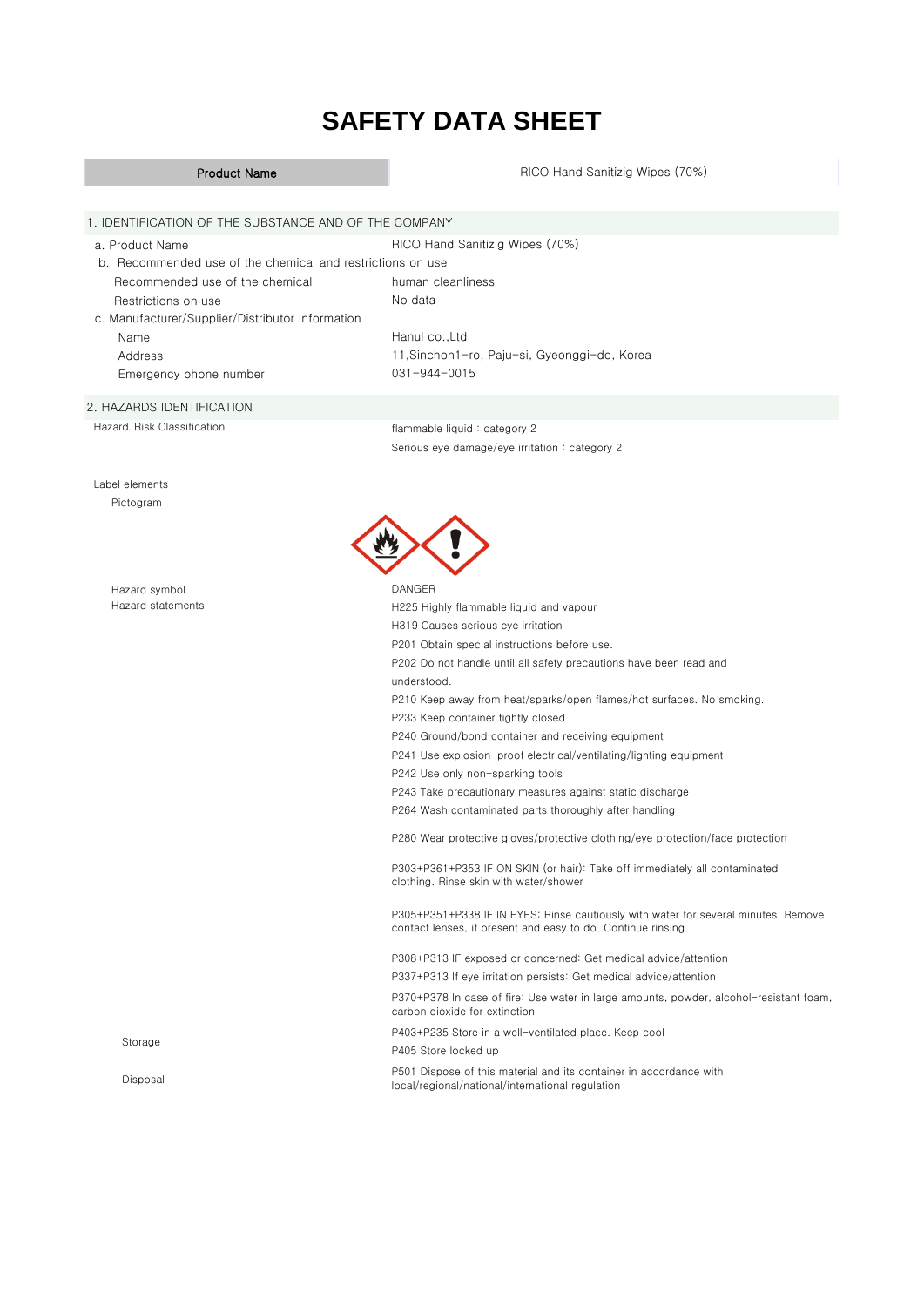| 3. COMPOSITION/INFORMATION ON INGREDIENTS                 |                                                                                                                                                                                                                                                                  |                  |        |
|-----------------------------------------------------------|------------------------------------------------------------------------------------------------------------------------------------------------------------------------------------------------------------------------------------------------------------------|------------------|--------|
| Chemical identity                                         | Synonyms                                                                                                                                                                                                                                                         | CAS No.          | Assay  |
| Ethyl alcohol anhydrous                                   | Ethanol anhydrous                                                                                                                                                                                                                                                | $64 - 17 - 5$    | 50.37  |
| Glycerin                                                  | Glycerin                                                                                                                                                                                                                                                         | $56 - 81 - 5$    | 1.34   |
| Hydrogen Peroxide                                         | Dihydrogen dioxide                                                                                                                                                                                                                                               | $7722 - 84 - 1$  | 0.0001 |
| Cellulose                                                 |                                                                                                                                                                                                                                                                  | $9004 - 34 - 6$  | 13.50  |
| Poly(oxy-1,2-ethanediyloxycarbonyl-1,4-phenylenecarbonyl) |                                                                                                                                                                                                                                                                  | $25038 - 59 - 9$ | 13.50  |
| Water                                                     | Dihydrogen monoxide                                                                                                                                                                                                                                              | $7732 - 18 - 5$  | 21.29  |
| 4. FIRST AID MEASURES                                     |                                                                                                                                                                                                                                                                  |                  |        |
| a. In case of eye contact                                 | Remove any contact lenses at once. Flush eyes well with flooding<br>amounts of running water for at least 15 minutes. Assure adequate<br>flushing by separating the eyelids with sterile fingers. If irritation persists,<br>transport to a hospital immediately |                  |        |
| b. In case of skin contact                                | Not applicable under normal circumstances<br>If irritation persists, consult a physician                                                                                                                                                                         |                  |        |
| c.lf inhaled                                              | Move victim to fresh air. If breathing is difficult, give oxygen. If irritation                                                                                                                                                                                  |                  |        |
| d.lf swallowed                                            | persists, consult a physician<br>Remove any contact lenses at once. Flush eyes well with flooding                                                                                                                                                                |                  |        |
|                                                           | amounts of running water for at least 15 minutes. Assure adequate                                                                                                                                                                                                |                  |        |
|                                                           | flushing by separating the eyelids with sterile fingers. If irritation persists<br>transport to a hospital immediately                                                                                                                                           |                  |        |
| e.Notes to physician                                      | Ensure that medical personnel are aware of the material(s) involved,                                                                                                                                                                                             |                  |        |
|                                                           | and take precautions to protect themselves                                                                                                                                                                                                                       |                  |        |
|                                                           |                                                                                                                                                                                                                                                                  |                  |        |
| 5. FIRE FIGHTING MEASURES                                 |                                                                                                                                                                                                                                                                  |                  |        |
| Extinguishing media                                       | Use water in large amounts, powder, alcohol-resistant foam, carbon dioxide                                                                                                                                                                                       |                  |        |
| Specific hazards arising from the chemical                | High flammable                                                                                                                                                                                                                                                   |                  |        |
|                                                           | The vapour mixes well with air, explosive mixtures are easily formed.                                                                                                                                                                                            |                  |        |
|                                                           | Reacts slowly with calcium hypochlorite, silver oxide and ammonia                                                                                                                                                                                                |                  |        |
|                                                           | This generates fire and explosion hazard.                                                                                                                                                                                                                        |                  |        |
|                                                           | Reacts violently with strong oxidants such as nitric acid, silver nitrate,                                                                                                                                                                                       |                  |        |
|                                                           | mercuric nitrate and magnesium perchlorate. This generates fire and<br>explosion hazard.                                                                                                                                                                         |                  |        |
| Special protective equipment                              | Firemen should wear normal protective equipment(full bunker gear)                                                                                                                                                                                                |                  |        |
| and precautions for firefighters                          | and positive-pressure self-contained breathing apparatus                                                                                                                                                                                                         |                  |        |
|                                                           |                                                                                                                                                                                                                                                                  |                  |        |
| 6. ACCIDENTAL RELEASE MEASURES                            |                                                                                                                                                                                                                                                                  |                  |        |
| Personal precautions                                      | Remove ignition sources and ventilate the area. In case of insufficient<br>ventilation, wear suitable respiratory equipment. Avoid contact with<br>skin and eyes.                                                                                                |                  |        |
| Environmental precautions                                 | Prevent spills from entering sewers, watercourses or low areas                                                                                                                                                                                                   |                  |        |
| Methods for cleaning up                                   | Do not touch spilled material without suitable protection. Take up                                                                                                                                                                                               |                  |        |
|                                                           | spilled material with ashes or other absorbents. After material is com-                                                                                                                                                                                          |                  |        |
|                                                           | pletely picked up, wash the spill site with soap and water and ventilate                                                                                                                                                                                         |                  |        |
|                                                           | the area. Put all wastes in a plastic bag for disposal and seal it tightly                                                                                                                                                                                       |                  |        |
|                                                           | Remove, clean, or dispose of contaminated clothing                                                                                                                                                                                                               |                  |        |
| 7. HANDLING AND STORAGE                                   |                                                                                                                                                                                                                                                                  |                  |        |
| Precaution for safe handling                              | Avoid contact with eyes, skin and clothing. Avoid prolonged or repeated                                                                                                                                                                                          |                  |        |
|                                                           | exposure. Handle material with suitable protection away from source of                                                                                                                                                                                           |                  |        |
|                                                           | heat or ignition and use non-sparking type tools. Use explosion-proof                                                                                                                                                                                            |                  |        |
|                                                           | electrical equipments and lighting. This material is hygroscopic                                                                                                                                                                                                 |                  |        |
| Conditions for safe storage                               | Store away from sunlight in well-ventilated dry place at room temperature                                                                                                                                                                                        |                  |        |
|                                                           | (preferably cool place). Keep container tightly closed.                                                                                                                                                                                                          |                  |        |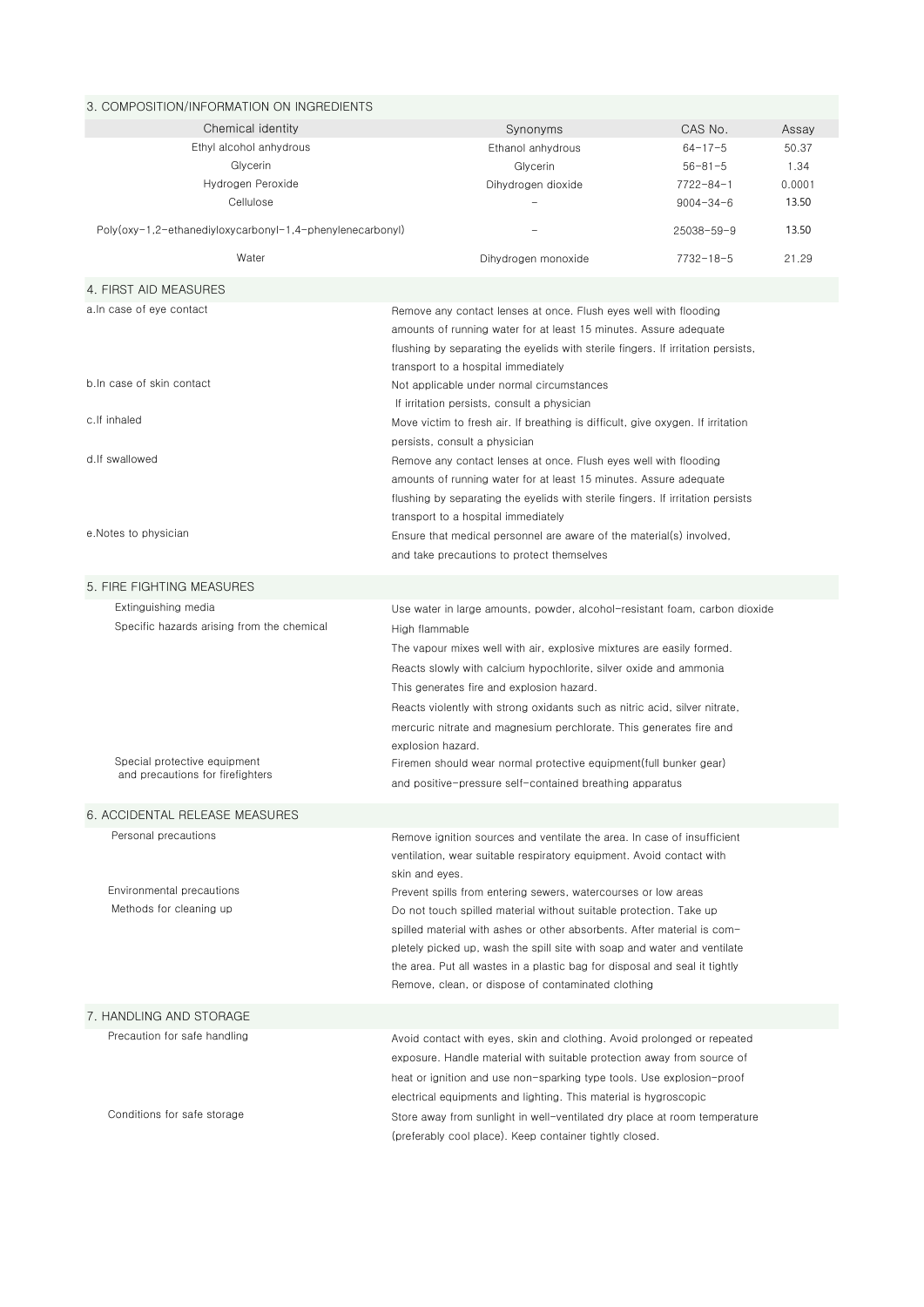#### 8. EXPOSURE CONTROLS/PERSONAL PROTECTION

| Exposure standards               |                                                                                                                      |
|----------------------------------|----------------------------------------------------------------------------------------------------------------------|
| Korea                            | Ethyl alcohol anhydrous: TWA 1000 ppm, 1900 mg/m3                                                                    |
| <b>ACGIH</b>                     | Ethyl alcohol anhydrous: TWA 1000 ppm                                                                                |
| Appropriate engineering controls | Use exhaust ventilation to keep airborne concentrations below exposure limits. Use only<br>with adequate ventilation |
| Individual protection measures   |                                                                                                                      |
| Respiratory protection           | Use a NIOSH/MSHA or European Standard EN149 approved respirator                                                      |
| Eve protection                   | Safety glasses (goggles)                                                                                             |
| Hand protection                  | Chemical resistant gloves                                                                                            |
| Body protection                  | Protective clothing                                                                                                  |
|                                  |                                                                                                                      |

### 9. PHYSICAL AND CHEMICAL PROPERTIES

| Appearance                             |                                                                             |
|----------------------------------------|-----------------------------------------------------------------------------|
| Form                                   | Wet Nonwoven Sheets                                                         |
| Color                                  | Colorless                                                                   |
| Odour                                  | Characteristic odor                                                         |
| Odour threshold value                  | 10 ppm (as Ethyl alcohol anhydrous)                                         |
| рH                                     | Not available                                                               |
| Freezing point                         | $-115 \sim -73$ °C                                                          |
| Initial boiling point                  | 78.3 °C (as Ethyl alcohol anhydrous)                                        |
| Flash point                            | 17 °C                                                                       |
| Evaporating rate                       | No data available                                                           |
| Flammability (solid, gas)              | No data available                                                           |
| <b>Explosive limits</b>                | 19 / 3.3 % (as Ethyl alcohol anhydrous)                                     |
| Vapor pressure                         | 57.3 hPa (at 19.6 °C) (as Ethyl alcohol anhydrous)                          |
| Solubility in water                    | Miscible                                                                    |
| Vapor density                          | 1.59 (Air= 1) (as Ethyl alcohol anhydrous)                                  |
| Relative density                       | $0.809 - 0.816$ (at 15 °C)                                                  |
| Partition coefficient: n-octanol/water | $-0.31$ (as Ethyl alcohol anhydrous)                                        |
| Autoignition temperature               | 363 °C (as Ethyl alcohol anhydrous)                                         |
| Decomposition temperature              | No data available                                                           |
| Viscosity                              | 1.17 cP (at 20 °C) (as Ethyl alcohol anhydrous)                             |
| Molecular weight                       | No data available                                                           |
| 10. STABILITY AND REACTIVITY           |                                                                             |
| Chemical stability &                   | Highly flammable                                                            |
| Possibility of hazardous reactions     | The vapour mixes well with air, explosive mixtures are easily formed.       |
|                                        | Reacts slowly with calcium hypochlorite, silver oxide and ammonia           |
|                                        | This generates fire and explosion hazard.                                   |
|                                        | Reacts violently with strong oxidants such as nitric acid, silver nitrate,  |
|                                        | mercuric nitrate and magnesium perchlorate. This generates fire and         |
|                                        | explosion hazard.                                                           |
| Conditions to avoid                    | Sunlight, heat, high temperature                                            |
|                                        |                                                                             |
| Incompatible materials                 | Combustible materials, strong oxidizers, calcium hypochlorite, silveroxide, |
|                                        | ammonia                                                                     |
| Hazardous decomposition products       | Hazardous toxic and irritating fumes or smoke may be emitted.               |
| 11. TOXICOLOGICAL INFORMATION          |                                                                             |
| Routes of exposures                    | The substance can be absorbed into the body by inhalation of its vapour     |
|                                        | and by ingestion. (ICSC)                                                    |
| Health hazard information              |                                                                             |
| Acute toxicity                         |                                                                             |
| Oral                                   | Ethyl alcohol anhydrous: LD50 15100 mg/kg Rat (OECD SIDS)                   |
| Skin                                   | No data available                                                           |
| Inhalation                             | Ethyl alcohol anhydrous: $LC50 > 60000$ ppm/1hr Mouse (OECDSIDS)            |
| Skin corrosion/irritation              | Ethyl alcohol was not irritating to the skin of rabbit in a study performed |
|                                        | in accordance with OECD TG 404 (OECD SIDS)                                  |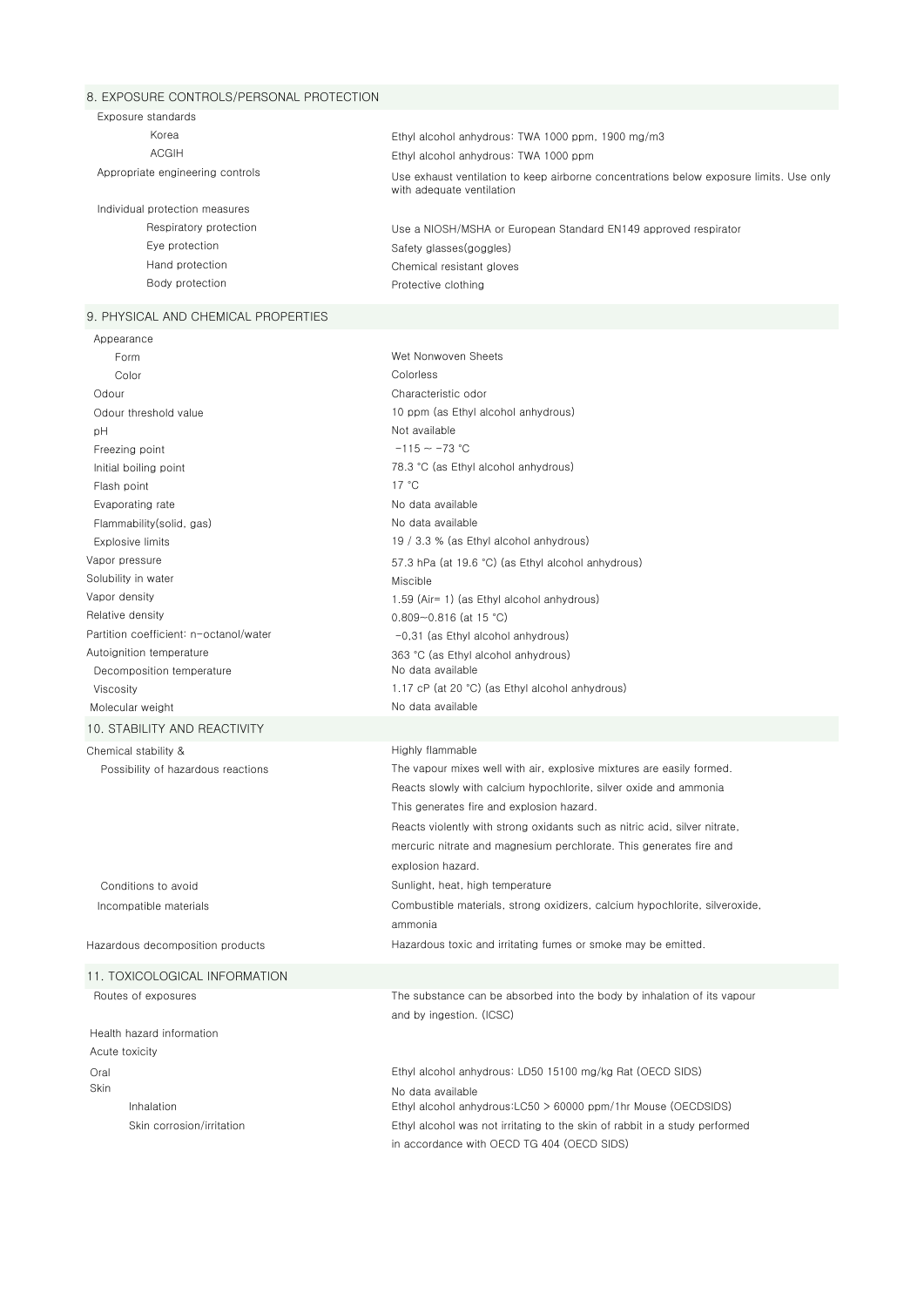| Eye damage/irritation                                                                                                      | Available data from animal studies indicates that ethanol is moderately<br>irritating to the eye. (OECD SIDS)                                                                                                                                                                                                                                                                                                                                                |
|----------------------------------------------------------------------------------------------------------------------------|--------------------------------------------------------------------------------------------------------------------------------------------------------------------------------------------------------------------------------------------------------------------------------------------------------------------------------------------------------------------------------------------------------------------------------------------------------------|
| Respiratory sensitization<br>Skin sensitization                                                                            | No data available<br>Ethyl alcohol was not sensitizing in the maximization test with guineapig. (IUCLID)                                                                                                                                                                                                                                                                                                                                                     |
| Germ cell mutagenicity                                                                                                     | The balance of evidence is that ethanol is not genotoxic. Negative<br>results from a number of bacterial mutation assays appear to be reliable<br>There is very little evidence to suggest that ethanol is genotoxic in<br>somatic cells and it may have a very limited capacity to induce genetic<br>changes in vivo but under very specific circumstances and at very<br>high doses achievable in humans only by deliberate oral ingestion.<br>(OECD SIDS) |
| Toxic to reproduction                                                                                                      | The potential for reproductive and developmental toxicity exists in<br>humans from deliberate over-consumption of ethanol. Blood ethanol<br>concentrations resulting from ethanol exposure by any other route are<br>unlikely to produce reproductive or developmental effects. (OECDSIDS)                                                                                                                                                                   |
| Specific target organ toxicity<br>(single exposure)                                                                        | The substance is irritating to the eyes. Inhalation of high concentrations                                                                                                                                                                                                                                                                                                                                                                                   |
| Specific target organ toxicity<br>(repeated exposure)                                                                      | of the vapour may cause irritation of the eyes and respiratory tract<br>The substance may cause effects on the central nervous system. (ICSC)<br>The liquid defats the skin. The substance may have effects on the<br>upper respiratory tract and central nervous system. This may result in<br>irritation, headache, fatigue and lack of concentration. (ICSC)                                                                                              |
| Aspiration hazard                                                                                                          | No data available                                                                                                                                                                                                                                                                                                                                                                                                                                            |
| 12. ECOLOGICAL INFORMATION                                                                                                 |                                                                                                                                                                                                                                                                                                                                                                                                                                                              |
| Ecotoxicity                                                                                                                |                                                                                                                                                                                                                                                                                                                                                                                                                                                              |
| to fish<br>to crustacea<br>to other aquatic life                                                                           | LC50 13480 mg/L/96hr Pimephales promelas (OECDSIDS)<br>LC50 12340 mg/L/48hr Daphnia magna (OECD SIDS)<br>EC50 10000 mg/L/96hr Selenastrum capricornatum(OECD SIDS)                                                                                                                                                                                                                                                                                           |
| Persistence/degradability<br>Persistence                                                                                   | No data available                                                                                                                                                                                                                                                                                                                                                                                                                                            |
| Degradability<br>Bioaccumulation potential<br>Accumulation<br>Biodegradability                                             | Ethyl alcohol anhydrous: BOD5/COD = 0.57 (IUCLID)<br>Ethyl alcohol anhydrous: BCF=0.5 (OECD SIDS)<br>Ethyl alcohol anhydrous: Readily biodegradable; de-graded to 95 % after<br>15 days. (OECD SIDS)                                                                                                                                                                                                                                                         |
| Mobility in soil<br>Other adverse effects                                                                                  | Mobility in soil Ethyl alcohol anhydrous: log Koc 0.44 (NLM;HSDB)<br>No data available                                                                                                                                                                                                                                                                                                                                                                       |
| 13. DISPOSAL CONSIDERATION                                                                                                 |                                                                                                                                                                                                                                                                                                                                                                                                                                                              |
| Disposal methods<br>Disposal considerations                                                                                | Use only licensed transporters and permitted facilities for waste dis-posal.<br>Dispose of this material and its container in accordance with lo-<br>cal/regional/national/international regulation.                                                                                                                                                                                                                                                         |
| 14. TRANSPORT INFORMATION                                                                                                  |                                                                                                                                                                                                                                                                                                                                                                                                                                                              |
| UN Number                                                                                                                  | 3175                                                                                                                                                                                                                                                                                                                                                                                                                                                         |
| UN Proper shipping name<br>Dangerous Goods Class<br>Packing Group                                                          | ETHANOL SOLUTION SHEETS<br>4<br>Ш                                                                                                                                                                                                                                                                                                                                                                                                                            |
| 15. REGULATORY INFORMATION                                                                                                 |                                                                                                                                                                                                                                                                                                                                                                                                                                                              |
| Korea                                                                                                                      |                                                                                                                                                                                                                                                                                                                                                                                                                                                              |
| Occupational safety and health act<br>Toxic chemicals control act<br>Dangerous substance control act<br>Wastes control act | Substance Requiring Exposure Standards<br>Not listed<br>Alcohol, class 4; 400L<br><b>Controlled Waste</b>                                                                                                                                                                                                                                                                                                                                                    |